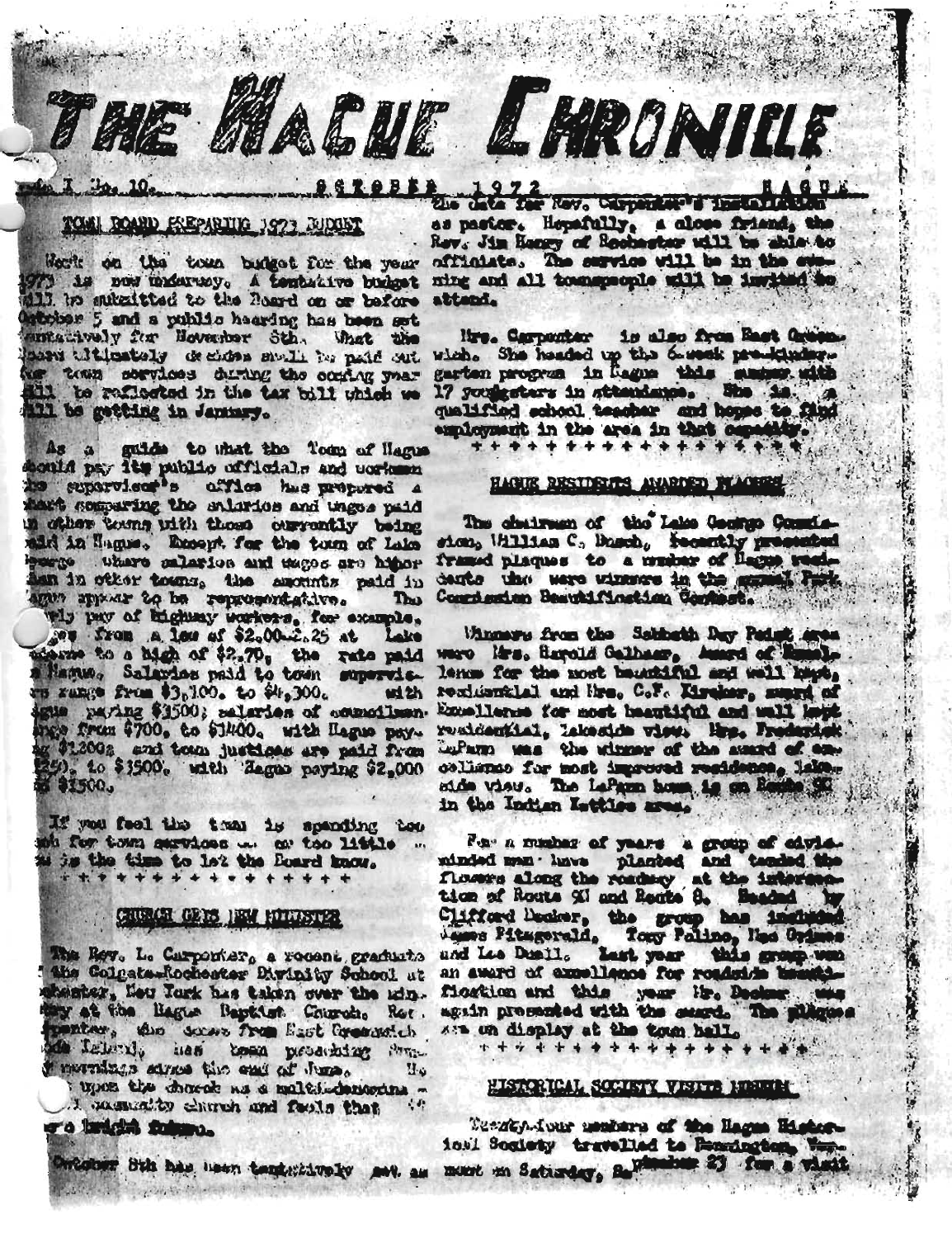THE HACKE CHRONICLE is edited and published monthly by Enil Secrep, Box 2504 Silver Bay, New York 12874. It is mailed free of charge to all residents of the town of Hague. It is unparted financially by civic runded citizens and local civic cryenisations. Liegra items and announcements of general. intarest to the people of Hague are sol-

to the Bernington Nussus. Among other things. the unseem is famous for its colmechion of the works of Grantes Hoses who lived to be 101 years old and continued painting right up to her death. There are many other collections in the museum . glassana, silver, pottery, guns, etc.

Among the antiques were things no never know about bafore. Of particular interest to a former city dealler uns a 'Bec Hunters Trucking Kit'. After a bee has gathered a full supply of nectar from the flowers he has visited, he makes a "boomline" for the hive where the homey is made and stored. The "bes-hunter" or, nore proporly the "honey-nunter", tracks the returning bee with the tracking kit which has some sort of tolescopic lans and eventually finds the hive and with it the homey. Also of interout uns a drop samour which had a card explaining "up to 1850 it was considered propar to drink to afrom a sensor", Finally, there was a set of glass pens. As  $0.35$ plained to us, these pens, mode of solid<br>glass, were dipped in ink and used for uriting, Apparently these pens which combetween the quill and the steel pans upro not around very long.

Bennington is about one hundred uiles side and returning through Versont is in itself worth the trip -- especially at this time of the year.

**+++++++++++++++** 

# HARY HIBISON HARRIED TO IR. CRISTO

On Septomber 9th, Sary Elizabeth Hielson imuritar of lirs, Hargaret and the late fied dielson of Forest Bay, was morried to Dr. Hillian Cristo, son of Mrs. Guillarse and the late Okillermo Oristo of Wolonio, He Is The marriage ceremony was performed by the Rev. Thomas T. Paris in the Bethesda Ppiscopal Church in Saratogn Springs. Following the service a reception for mombers of

the family and friends mas beld at the Country Gantleman Restaurant at Saratoga.

Tho bride uns attended by Miss Sheila Mary Matthews. Joseph Allison acted as best min.

This bride came with her parents to Hague<br>in 1953 and attended Hague Central School graduating with the class of 1965. After graduation she attended Russell Sage Callege and has received a graduate degree in repreing from New York Hedical College Gradeats school of Dursing. She is a neurosurgical murse climician at Netwopolitan Hospital in New York. Dr. Oristo is an alummus of Clarkoon College of Technology and received a doctor of medicine degree from New York Netton1 College. He is a resident in radialogy at Beg Lork Bediesl Collage, Metropolitan Hospital, New York City.

The counts spark thats honeysoon in Hasasu and are now muking their heas in Dressvilled New York. \*\*\*\*\*\*\*\*\*\*<del>\*\*\*\*</del>\*

#### TOEI BOARD MEETING

The regular meeting of the Tom Board mas held on September 12 with all members prosent.

The supervisor read a letter from the Public Service Commission asking the board to give consideration to the creation of a public water department if and when the water company now cannot and operated by John Carrey ceases operations. The matter was tahlad pending further werd on Mr. Carmey's intentions.

The superintendent of highways arrounced that the rommfacing of tom reads as previously authorised has been completed.

itr. Donne managed that the summer poligen have discontinued effective Septe bar 9th. He reported that there had been no serious problems concerning law enforcemout with probably fower complaints this your than in previous years. He also reparted that the town police car had travelled a total of 7100 miles during the summer months.

ir. Cobb reported that he and the superwisce had been giveng consideration to the and anticomercial in four phonology beards. A 10-72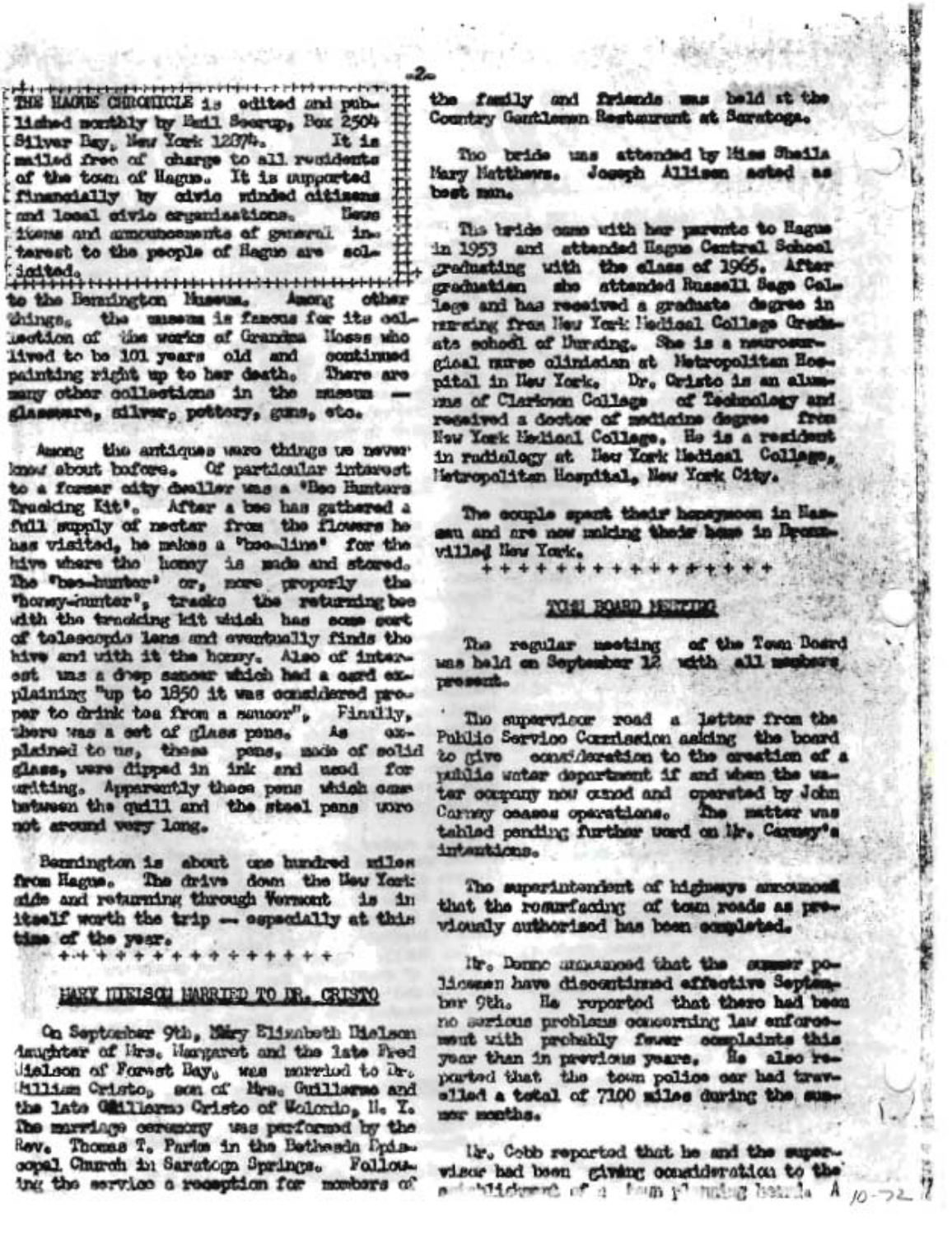tion was then presented and spproved that<br>see. Gobb and Seith would proceed with establishment of a planning board, t they would draft procedures for the it would precure more information on the **JOUR** 

· 新闻地面出版 100 法流行化

The mast mosting of the Reard will be \*\*\*\*\*\*\*\*\*\*\*\*\*\*\*\*\*

# N ATOS CELEBRATE 40TH MELTVERSARY

Harry and Ada Hay colohanted their 40th dding anniversory at a surprise party on phenicer 23 at the Hay hope on Route 8. sparty had been arranged for by the mis's daughters; Geneva Denno, Cladys where, Grace May, Georgiana Hay, Gail Bon-At and Georgiology Junepales.

A tetal of 37 guests from Hagte and Tianderoga ware present. Ont af ton guests cluded Gladys Halanay of Weverton, It. w's aunt and Dale Benestt and fastly from mdra, Day York, Hr. Bennett is a nepheu. e not able to attend.

terfiet maper uns served on tables ... rated in ruby and silver. The sundware my cake had been prepared by Cladys Barr. The couple received many gifts and ongratulatory cards from members of their mily and friends on this happy cocasion. se Hays have 21 grandchildren. \*\*\*\*\*\*\*\*\*\*\*\*\*\*\*\*\*\*

# SCHOOL HOMED ISKYTIG

The regular meeting of the School Board the board present.

Announcement mas made that Messe, Denne, We Fitzgerald, and Heals and Pre-Franplanmed to attend the Gow York State hool Hoards Conference in Syracuse  $op$  $29 - 30$ 

The principal arrowneed that the school d a current enrollment of 196.

in the school's newslatter of August, de parents use advised that rules ad developed to determine which pumils aid be untitled to free lunches under the hool lunci wogram. Psrents who wanted mealify, were asked to fill out and re-

turn en applicetion blank which uns attached to the letter. Several parents, apperfine inches is spiritedly discussed at considerable laugth. However, no chance or exampliers to the rales were emperadely

人名英格兰人姓氏法 化分子分布 计字符 医神经细胞细胞

The west menting of the Board will be on Octobur yo 

+ + + +

**大大的 地名美国** 

地产 原因 人名

# CLASS ROLDS AIRITUERSARY PARTY

The Hagus Higheshool graduating class of 1962 colabrated its tanth anniveranty at a dimens-party at Dock and Dine on September 23. Of the ten members of the graduating class, the following attended the party: Bill Ball, presently residing in Sarates Rochalle, and Robert Bevins and Mrs. Jedy Lesbart Cola who continue-to live in Eagus. Judy's husband Ton Shook was also presente

The party which had been dreamed up dust ing the unser by Roger, Judy and Barbara other reunden in 1977 were made... \*\*\*\*\*\*\*\*\*\*\*\*\*\*\*

#### STATE, COUNTY AND TOUT BOATS

tie have three types of highesys in our toun. Route 90 is an exchange of a state is a County Road. Examples of town reads are Declar Hill, Doct Hill, Silver Bay and Sabbath Day Roads, East lavel of governportant item in maintenance is keeping the ronds open in sinter.

Reciprosel agreements have been much to get the work done more efficiently. The example, the town is paid \$800. par mile by the county for plasting, sanding and milting county reads. The county place the state compensated by the state. The state sands and salts its own reads. The tom dees the entire job on toun roads ... pleading. satiling and salting.

Another regimeonl agreement mais this. year is that the town is selling the state whatever send is required for sending the state routes and the state is selling t